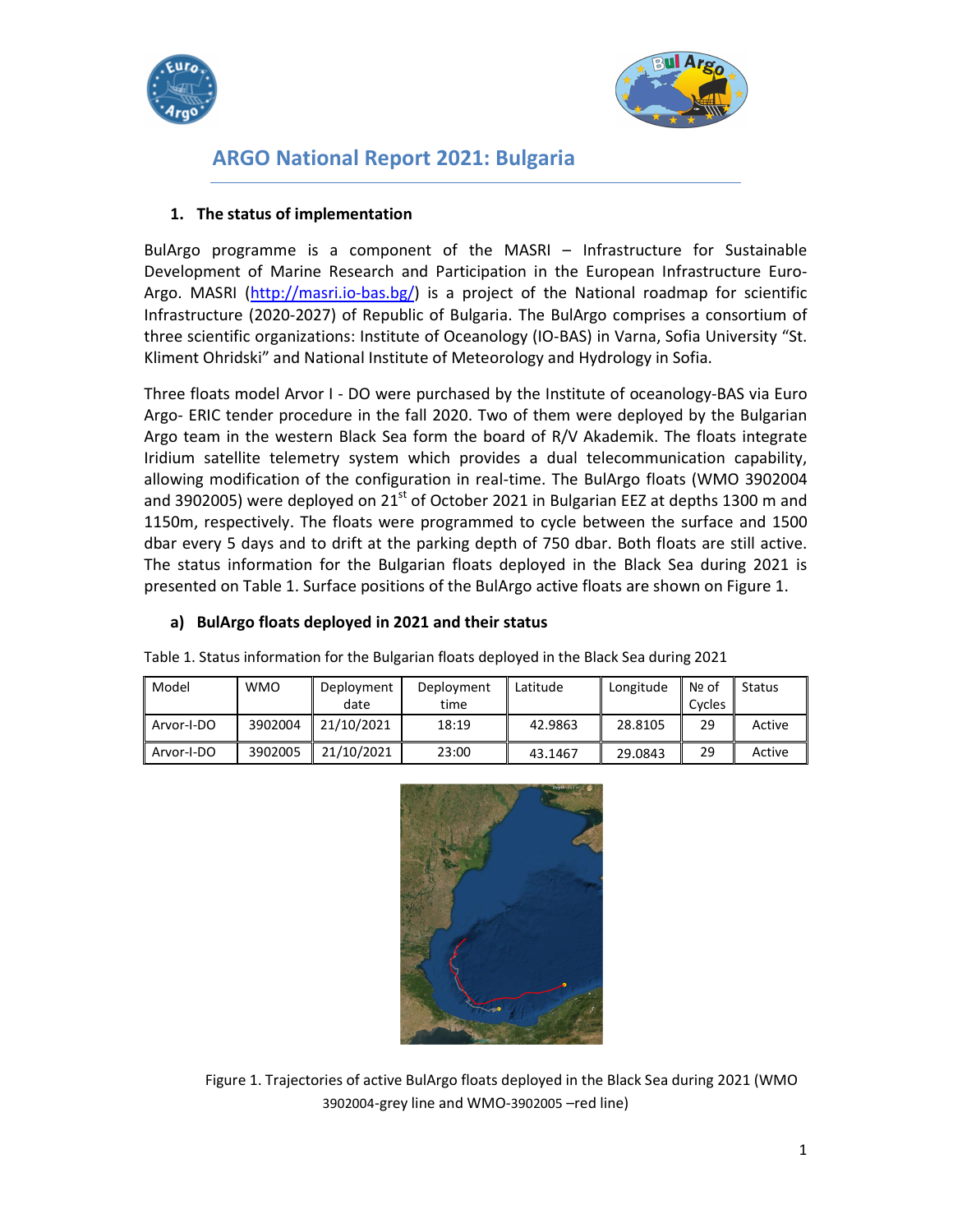



### b) Status of contributions to Argo data management (including status of conversion to V3 file, formats, pressure corrections, etc.)

Carried out by Coriolis for the Institute of oceanology-BAS

### c) Status of delayed mode quality control process

Carried out by OGC, Italy for the Institute of oceanology-BAS.

### 2. Present level of, and future prospects for; national funding for Argo including a summary of the level of human resources devoted to Argo.

Bulgaria continues to be a committed member of the Euro-Argo ERIC and will comply with the minimum requirement of deploying 3 floats per annum. The national funding is provided by the National roadmap for scientific infrastructure (2020-2027) and covers membership subscription, float procurements, deployment and communication costs and part-time personnel support.

## 3. Summary of deployment plans (level of commitment, areas of float Deployment, low or high resolution profiles, extra sensors, Deep Argo) and other commitments to Argo (data management)for the upcoming year and beyond where possible)

IO-BAS plans to deploy 3 BulArgo floats in 2022. Additionally two BGC floats are planned to be deployed in the Black Sea in 2022 in the frame of H2020 project DOORS (Developing Optimal and Open Research Support for the Black Sea) as well one Italian Argo core floats. The deployment plans of these floats could be affected by political situation in the Black Sea region and its financial repercussions.

4. Summary of national research and operational uses of Argo data as well as contributions to Argo Regional Centres. Please also include any links to national program Argo web pages to update links on the AST and AIC websites.

BulArgo focuses on both research topics and marine climate monitoring of the Black Sea.

All Argo data are routinely assimilated into the BS-MFC operational Black Sea forecasting system of the Copernicus Marine Service (CMEMS).

Argo data are being used by the researchers from the Black Sea countries to improve the understanding of Black Sea physical and biogeochemical properties.

5. Issues that your country wishes to be considered and resolved by the Argo Steering Team regarding the international operation of Argo. These might include tasks performed by the AIC, the coordination of activities at an international level and